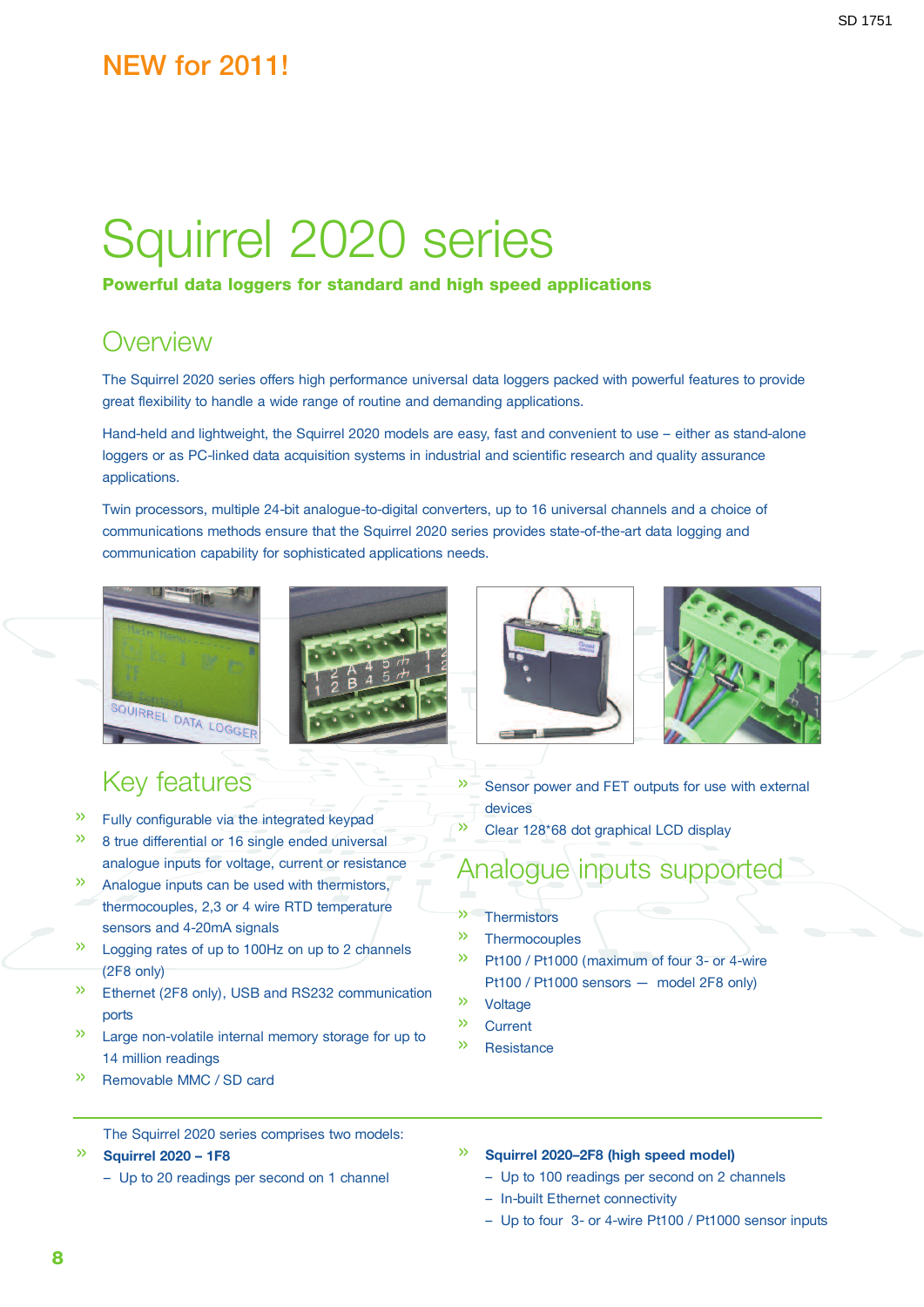

#### » **Up to <sup>16</sup> universal inputs**

- » **High precision (0.05% of reading <sup>+</sup> 0.025% of range)**
- » **Advanced data management to MMC /SD card or PC**
- » **Flexible communications (USB, Ethernet, Wi-Fi, RS232)**
- » **High speed option (100Hz)**

#### Power output for sensor excitation / external devices 8 to 16 universal analogue inputs for recording temperature, current, voltage and resistance Easy to use, removable connector system 2 high voltage channels (up to 60V) for automotive applications Large, clear 128 \* 64 dot Grant graphical LCD display To operate the logger simply use the four integral push buttons and display, or use the convenient SquirrelView set-up, download and export software – free with every Squirrel logger

#### Power supply – internal alkaline batteries or external DC power supply

USB, Ethernet (2F8 only) and RS232 connectivity for quick and easy PC and remote communication and networking

Up to 8 digital and 4 pulse rate / counter inputs. Can be logged or used as triggers

4 alarm outputs for triggering external devices

Robust, ergonomically designed case with easy access to all user facilities

Store up to 14 million readings in the Squirrel's on board memory

Store up to 6 logger configurations. Load from a removable MMC / SD card for speed and convenience or download data files to the card

### **Communications**

Ethernet (2F8 only), USB and RS232 serial ports are inbuilt. This allows simple connection to either a PC based TCP/IP network, a wireless to PC connection or to a GSM modem for remote data downloading. This flexibility enables global data access and retrieval as well as complete system integration of the SQ2020 series into complex and critical applications

#### **Multiple configurations stored in the logger:**

Up to six logger configurations (channel type, names, logging speeds, triggers etc.) together with the current configuration can be held in the logger`s internal memory. Additional configuration settings can also be loaded from the external MMC/SD memory card. This allows the operator to quickly and easily switch between logger configurations without the need for a PC

#### **Applications**





**Biological Sciences** 

**Software configuration via SquirrelView:**

The SquirrelView software (supplied with the SQ2020 series data loggers) allows logger configuration, data download and export whilst giving the user full control over SQ2020. The optional SquirrelView Plus gives the user access to many advanced data analyses and archiving/transfer features. Refer to SquirrelView data sheet for specifications.

#### **Concurrent sampling:**

The SQ2020 series uses multiple analogue and digital converters that enables true concurrent sampling and logging. It allows the user to configure a channel to log at a rate of 100Hz(20Hz on 1F8) whilst retaining different sample speeds on the other channels. Ideal for measuring dynamic parameters that change at different rates such as temperature and pressure.

#### **Capabilities**

- » **Create complex schedules of logging rates, triggers and alarm outputs**
- » **Scale and view readings in real time on the integral display or on a PC running SquirrelView**
- » **Select logging rates up to <sup>100</sup> readings per second on up to 2 channels (20Hz maximum on Squirrel model 2020-1F8)**
- » **Derive up to <sup>16</sup> calculated (virtual) channels from real input channels using mathematical functions**